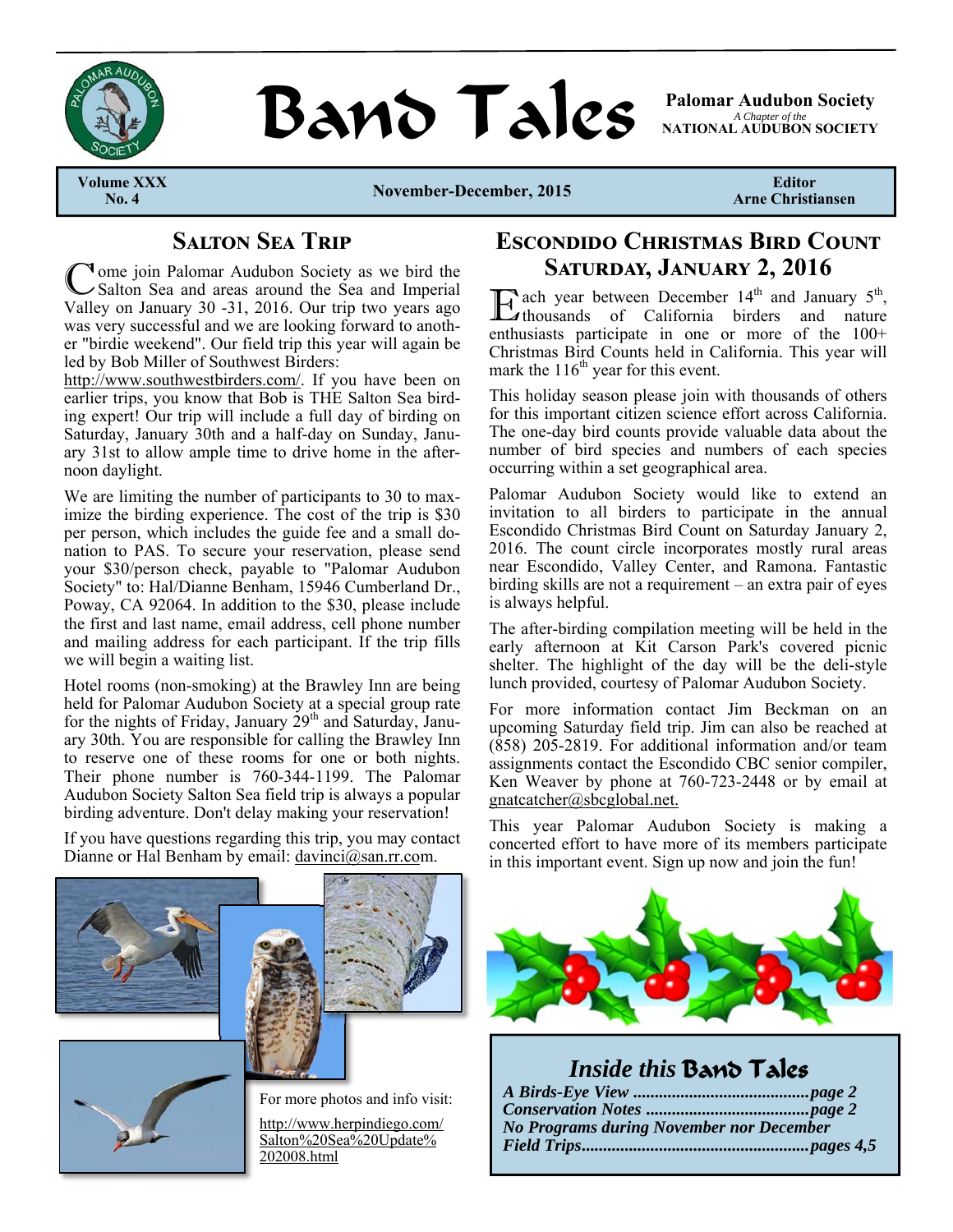# **A BIRD'S EYE VIEW** *Penny Hernandez, President*

**H** appy Holidays and a great New Year.<br>It's hard to believe that the holidays are fast

approaching. This is a good time to remind you that we do not have meetings in November and December. The other important news is that the



Escondido Christmas Bird Count is coming up January  $2^{nd}$ , 2016 and we need everyone to mark their calendar and to sign up to count on that day. It's fun to do and you get a free lunch provided by Palomar Audubon Society. Should you be interested call either Jim Beckman at 858-205-2819

or me at 760-746-8315 for information on how to join the team. During October Palomar Audubon offered a birding class for the first time in a long time. The class included four classroom sessions and two field trips which everyone seemed to enjoy. Richard Fowler made all the arrangements for the class including recruiting an instructor, advertising the class and registering the attendees. He did a great job; twenty-nine people signed up and there is a waiting list for a class we hope to offer in the Spring. Should you or someone you know be interested in attending a birding class call Richard at 619-252-3767.

If you are receiving this newsletter in paper form, you know we have found someone to help print labels and tackle the Post Office. Through Ilene Littlefield (a big thanks to Ilene) we were able to recruit Tim Burr. He has been a member of PAS for years and we appreciate that he is going to give it a go. Now we need more of you to help label and seal the newsletters before they can be mailed. Please call Jan Behrhorst at 619-507-3627 to volunteer.

Not much more to say except enjoy the cooler weather on the weekly field trips, and go out there and find some great birds!



**CONSERVATION NOTES** *Richard Fowler, Conservation Chair*

## **FALL IN CAPE MAY**

ocated in the southeastern corner of New Jersey, ⊿Cape May County has been a birder's destination for over 200 years. Alex Wilson (Wilson's Plover, Wilson's Phalarope) was a frequent visitor from his home base in

nearby Philadelphia and printed the first copy of his American Ornithology in 1808(He has also been called the Father of American Ornithology). A subsequent notable was the ornithologist Witmer Stone who, late in life, published Bird Studies at Old Cape May (1937).



In the present day there has been a bee

hive of birding activity. Besides Birding Marathons, a Birding Festival (second weekend in October), and Christmas Counts, there has been a raptor banding project every Fall since 1967, a fall hawk watch since the 1970's, a daily fall songbird count, and the Avalon Sea Watch from September to December. Although Fall has been a very active time in Cape May, birding has been popular during the spring migration (warblers) and throughout the year.

We started our Cape May birding on a warm late September day. It quickly became apparent that there were no song birds. Our leader explained to us that the east wind was pushing migrating song birds' east ward, but that the weather remained favorable for the raptors. Therefore we proceeded to Cape May Point, the site of the Cape May Hawk watch. Raptors (Osprey, Peregrine Falcons, and Sharpies were flying overhead at a regular rate with an occasional Broad-wing, Cooper's, and Merlin), but the high point was a demonstration by volunteers from the raptor banding project. That morning they had captured and banded several raptors, all immature birds. They included a male and female "Sharpie", a Cooper's Hawk, and a Red-tail. They were all removed from their metal tube one by one and we all got a close up view. One of the big surprises was the disparate size of the male and female "Sharpie" (see picture). I knew the female was bigger, but not that much bigger. After a good look the volunteers released the birds, apparently no worse for the experience.

The banded birds carry a great deal of information and it is provided to the U.S. Geological Survey. Researchers can then apply for grants to study various aspects of bird behavior through the U.S.G.S. data. If a banded bird is subsequently captured any additional data it provides is sent back to the U.S.G.S.

On our second day we visited the Avalon Sea Watch. Their staff carry out daily counts throughout the Fall months and bill themselves as "the most important sea watching site in the world" (it may be true?). It was an impressive site that jutted out into the Atlantic Ocean providing a great view of passing sea birds. Personally, it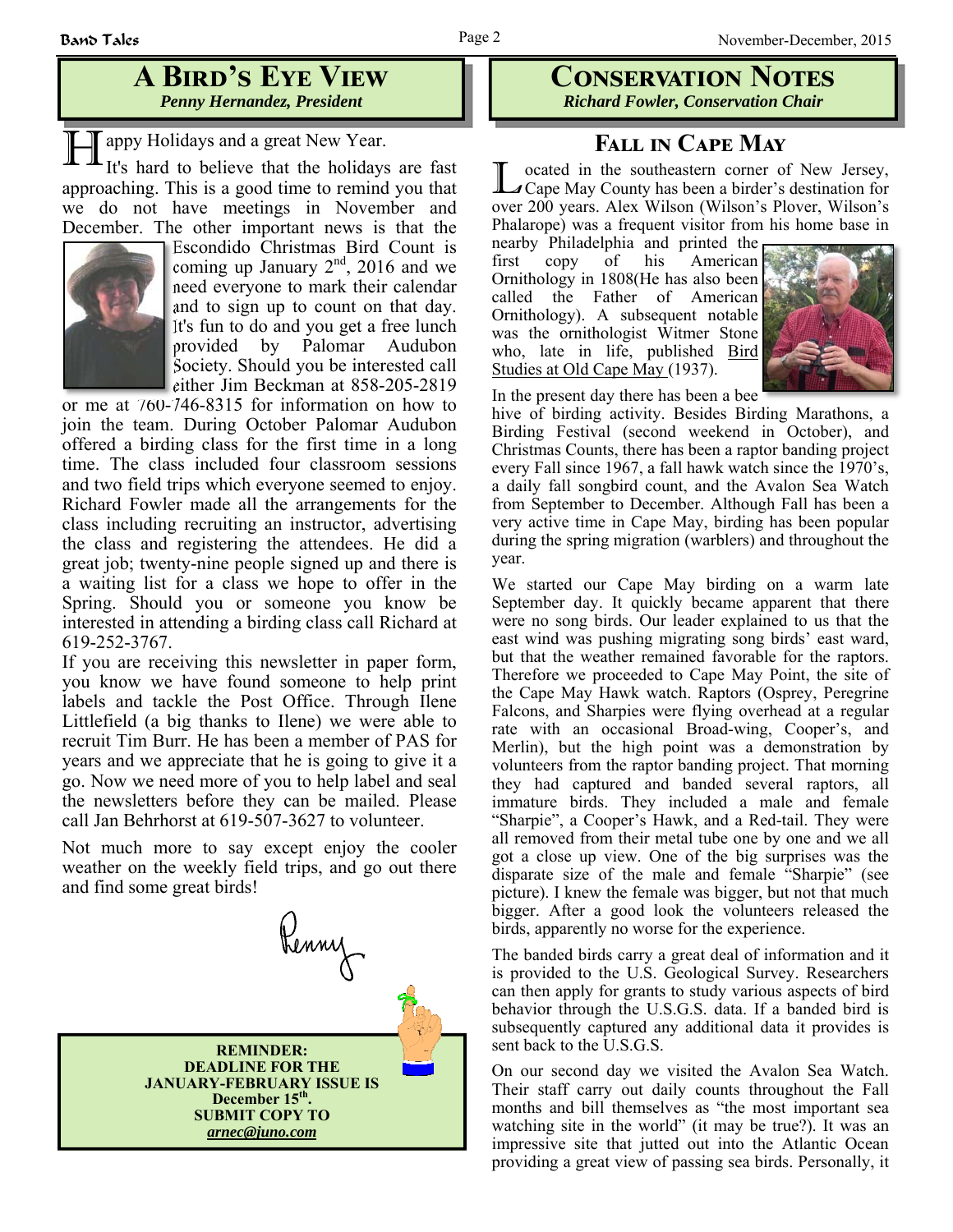was an exciting experience though a potential fight between a Parasitic Jaeger and several gulls did not materialize.

The remainder of the trip was marred by a large Atlantic rain storm, though it did not keep us from venturing out on a boat in the shelter of the Cape May Canal. The high or low point of this venture, depending on your view point, was watching a Great Black-backed Gull, our largest gull, devour a poor Clapper Rail that couldn't find shelter in the storm's high water.

For those of you birders who would consider a Cape May trip, keep in mind weather can change the prospects on short notice (duh). If you want to see warblers and other song birds, Spring is the best time to go. Fall is best for Raptors. Also if you are in the area, consider the Barnegat Light House and Brigantine Island, as well as the Avalon Sea Watch, all further up the Jersey coast.





*(photo by Barbara Fowler)* 

*PALOMAR AUDUBON SOCIETY WELCOMES NEW AND RENEWING CHAPTER-ONLY MEMBERS:* 

> Kathy Buco Tim Burr Orval Carter Jo Casterline Jim and Marj Freda Janice Hoople Charlotte Morris Janet Peyton Marilyn Schmitz Jon Vick

## *AND WE APPRECIATE OUR DONORS VERY MUCH!*

Janice Hoople Charlotte Morris



# **BIRDFEST 2016**

Olympic BirdFest 2016

#### April 15-17, 2016

or more details and to register visit the website http:// www.olympicbirdfest.org

This festival provides participants the opportunity to view a wide variety of birds normally seen on the Olympic Peninsula. Field trips are planned for Sequim Bay, Port Angeles Harbor, Ediz Hook, Dungeness Spit, the Elwha River, Salt Creek and at Neah Bay, as well as trips through wooded areas to view songbirds and locate owls in the evening. Boat trips to Protection Island are also planned. The North Olympic Peninsula is widely known as a great place for bird watching. The day of the Olympic BirdFest is timed to overlap wintering birds and the beginning of spring migration.

In addition to the field trips, birders may participate in presentations, workshops and a banquet. A tour explaining the Jamestown S'Klallam tribal totem poles at the Tribal Center and the Seven Cedars Casino will also be offered.

Additional Event Info

Contact Information and Links:

For more details and to register visit the website at:

http://www.olympicbirdfest.org

360-681-4076

*Festival Headquarters - Dungeness River Audubon Center*

2151 W. Hendrickson Road

Sequim, WA, 98382

# **HELP THE POLLINATORS**

Three out of every four flowering plants rely on pollinators like bees, butterflies and Hummingbirds.

But sadly, pollinators are on the decline worldwide. There's no better time to reward these hard workers for all they do than by turning your yard or garden into a welcoming haven for bees, butterflies and hummingbirds.

Here are a few tips to attract these helpful friends to your garden:

- 1. **Honeybees** pollinate about one-third of all crops in the United States and contribute roughly \$15 billion a year to the economy. Honeybees and smaller native bees have somewhat shorter tongues than bumblebees, so they'll appreciate tightly packed clusters of tiny flowers and shallow blossoms like some milkweeds, spirea, goldenrod and phlox.
- 2. **Bats** are hard at work while you're asleep, so consider night-blooming plants in addition to day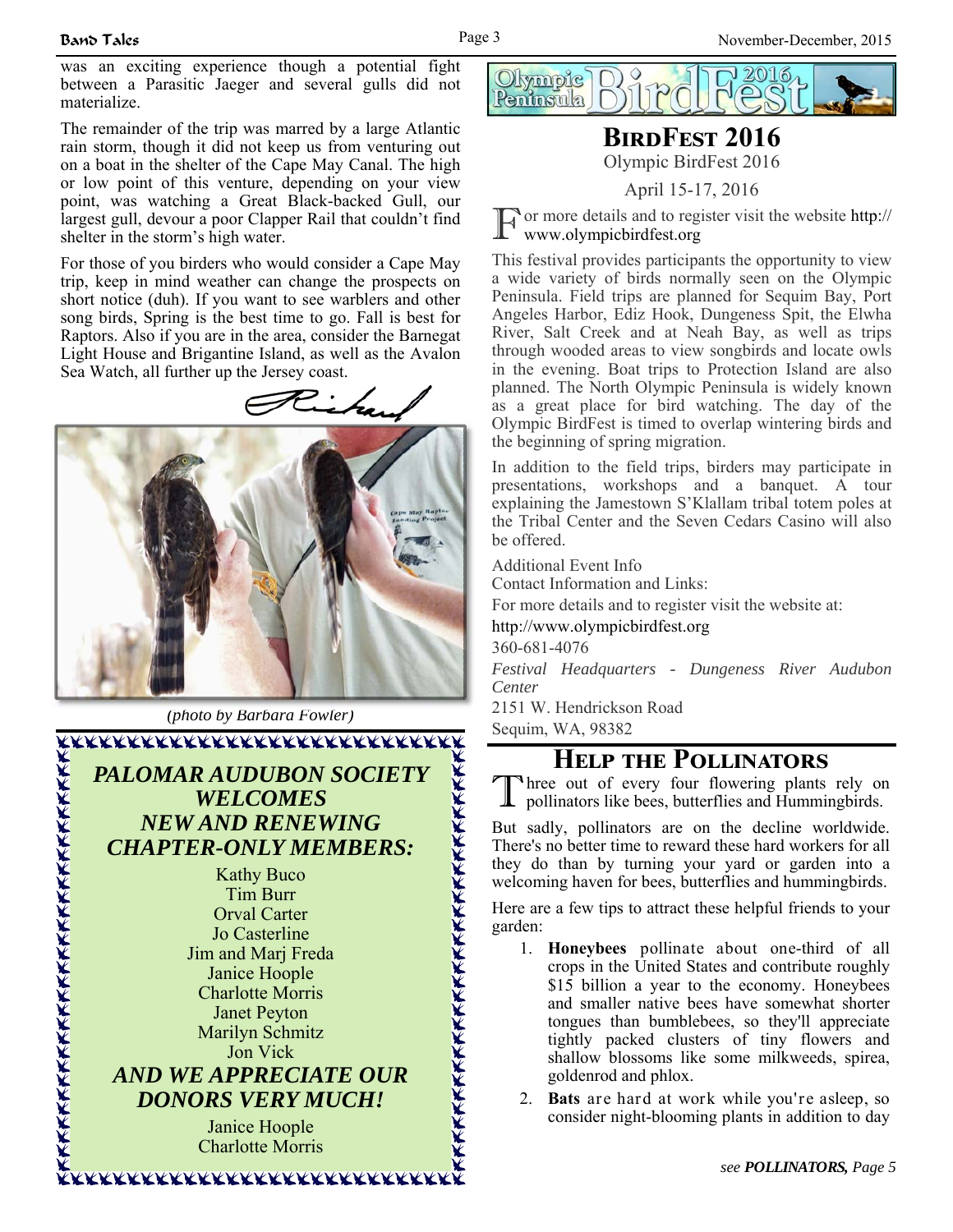### **FIELD TRIPS** *Jim Beckman*

The ther a seasoned birder or a beginner, you are welcome to join us. For more information call the trip leader shown below. Heavy rain cancels trips. Locations in Thomas Guide Coordinates are shown in parenthesis as (Page-Column Row). Ratings: 1=easy, suitable for all levels, 2=moderate, a bit more walking and possibly some hilly terrain, 3=challenging, longer hikes and may involve some steep terrain.

#### Saturday, November 7, 8:30 am. **Mission Bay Flood Control Channel & Famosa Slough** San Diego

#### **(1268-C4) Rating: 1**

Take I-15 south to I-8. Go west on I-8 and exit north on I-5. Take the first off-ramp, Sea World Drive west to South Shores Park Dr, (stop light). Turn left and proceed to our meeting place along the frontage road adjacent to the Flood Control Channel. We will be looking for migrating waterfowl and shorebirds in the channel and bay areas and then we will drive to Famosa Slough. Leader: Jeff Ebright

858-484-3932

Saturday, November 14, 8:30 am. **Lake Hodges East/Bernardo Bay** Rancho Bernardo **(1150 – A6) Rating: 2**

From I-15, exit west at Rancho Bernardo Rd. and turn right onto West Bernardo Drive going north. Proceed to the street marked Rancho Bernardo Recreation Center (stoplight) and turn left. Drive west to the parking areas by the Ed Brown Senior Center (18402 West Bernardo Drive).

Leader: Jeff Ebright

858-484-3932

Saturday, November 21, 8:30 am. **South Bay Salt Works**  National City **(1330 F4) Rating: 2**

From North County, take I-15 south to I-5 and exit at Palomar St. in National City. Go west a short distance and turn left on Bay Blvd. Continue south to 1470 Bay Blvd. and the dirt parking lot on your right. Use a restroom at a fast food joint in National City before arrival – Palomar St. east etc. This location is a restricted area not open to the public. We will be driving/hiking out on the dikes extending into South Bay to view waterfowl and shorebirds. FWS Ranger Debbie Good will accompany us on this field trip.

Leader: Jim Beckman 858-205-2819

> **SUNDAY**, November 29, 8:30 am. **San Jacinto Wildlife Area** Riverside County **(RC 749-B4) Rating: 2**

**NOTE: THIS A SUNDAY FIELD TRIP.** From San Diego County take I-15 north to I-215. Exit at the Ramona Expressway right (east). Continue east to

Lakeview (a small town). At the stoplight, turn left (north) on Davis Road. Proceed on the asphalt and gravel road for three miles to the SJWA headquarters parking lot on the right. From Escondido, allow 75 minutes drive time.

#### **Bring a lunch for an after-walk picnic.**

Leader: Sally Sanderson 760-749-6995 vcwillow@aol.com

> Saturday, December 5, 8:30 am. **Lindo Lake**

> > Lakeside

#### **(1232-B3) Rating: 2**

From North County, take I-15 south to Hwy.52 then east to Hwy 67. Head north, and take the Winter Gardens Blvd. Exit. Turn left on Woodside Ave (into Lakeside) and continue northeast to the Lindo Lake County Park. Stay on Woodside a short distance, turn right on Chestnut St. which then becomes Lindo Lane. Park in the small parking lot on the left, next to the VFW hall at 12650 Lindo Lane.

Leader: Jack Friery

619-218-7342

Saturday, December 12, 8:30 am.

**Lake Elsinore**

Riverside County

 **Rating: 2**

Take I-15 north to Lake Elsinore and exit at Railroad Canyon Rd/Diamond Drive. Proceed west towards the Baseball Stadium past Lakeshore Drive and turn right on Pete Lehr Drive. Park at the Baseball Stadium, near the lake levee entrance. Joining us will be PAS member and local Wildomar birder, Julie Szabo, who frequently birds this Riverside County birding hot spot.

Trip Leaders: Jim Beckman (858) 205-2819 and Julie Szabo (909) 239-4374.

Saturday, December 19, 8:30 am.

**San Elijo Lagoon**

Solana Beach

**(1167-E6) Rating: 2**

Take I-5 to Lomas Santa Fe Drive. Go west to North Rios Avenue. Turn right (north) and go all the way to the end of North Rios Avenue. Park and meet at the end of the street near the barricade. This is a good spot to view wintering waterfowl and shorebirds. Leader: Dave Cowan

858-437-4101

Saturday, December 26, 8:30 am. **Tijuana Estuary/7th Street** Imperial Beach

#### **(1349-F1) Rating: 2**

Travel south on I-5 from San Diego and exit west on Coronado Avenue, which becomes Imperial Beach Blvd. Turn left on 3<sup>rd</sup> Street to Caspian Way, turn left and then right to the Tijuana Estuary Visitor Center parking lot. Leader: Michael Beeve 209-247-5237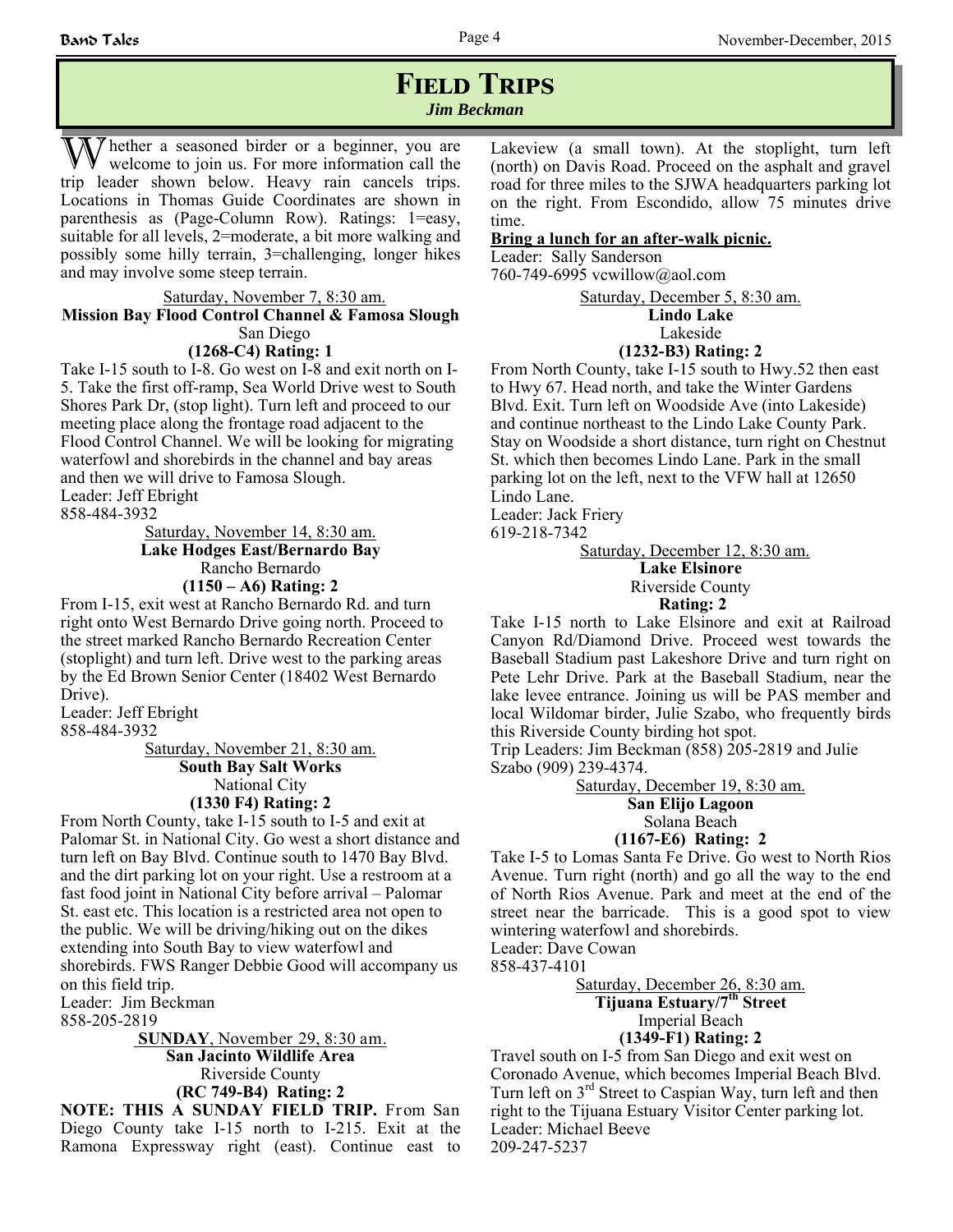$\blacksquare$ 

 $\blacksquare$  $\blacksquare$  $\blacksquare$  $\blacksquare$  $\blacksquare$  $\blacksquare$  $\blacksquare$  $\blacksquare$  $\blacksquare$  $\blacksquare$ 

#### Saturday, January 2, 2016 **Escondido Christmas Bird Count**

Palomar Audubon Society would like to extend an invitation to all birders to participate in the annual Escondido Christmas Bird Count on Saturday, January 2nd. The count circle incorporates mostly rural areas near Escondido, Valley Center, and Ramona. Fantastic birding skills are not a requirement – an extra pair of eyes is always helpful. The after-birding compilation meeting will be held in the early afternoon at Kit Carson Park's covered picnic shelter. The highlight of the day will be the deli-style lunch provided, courtesy of Palomar Audubon Society. For more information and/or team assignments, contact Jim Beckman (858) 205-2819 or Ken Weaver (760) 723-2448) or at

emailnatcatcher@sbcglobal.net.

#### **Sign up now and join the fun!**

Saturday, January 9, 8:30 am. **Dixon Lake** Escondido

#### **(1110-C3) Rating: 2**

From I-15 in Escondido, exit at El Norte Parkway and drive east approximately 3 miles. Look for the" Daley Ranch/Dixon Lake" signs and turn left (north) on La Honda Drive. Drive up the hill to the free parking area on your left at the end of the road. Meet at the east end of the parking lot, near the kiosk, adjacent to the Dixon Lake park entrance.

Leader: TBA



#### *POLLINATORS, from Page 5*

-bloomers. Install a bat box on a nearby tree to encourage bats to take up residence in your yard.

- 3. **Hummingbirds** love brightly colored, tubular flowers. Native red trumpet honeysuckle and many types of columbine are a favorite. When blooms are few, supplement flowers with feeders filled with nectar water.
- 4. **Butterflies** move pollen on their bodies, like bees, but aren't quite as efficient as other pollinators. Attract these beauties with red, yellow, orange, pink and purple blossoms that are flat-topped or clustered and have short flower tubes.



#### **Palomar Audubon Society Chapter-only Membership**

. . . . . . . . . . . . . . . . . .

*Mail your application to:* 

#### **Palomar Audubon Society P. O. Box 2483 Escondido, CA 92033-2483**

Membership in the Palomar Audubon Society includes a subscription to **Band Tales**, Palomar Audubon's bimonthly newsletter, and an invitation to our monthly programs and weekly field trips.

*New Member - \$20 Renewal - \$20* 

 $\Box$  *New Family Member - \$25*  $\Box$  *Renewal - \$25* 

*(payable to Palomar Audubon Society)* 

| $\Box$ Contribution                                                                                                                                                                                                           |
|-------------------------------------------------------------------------------------------------------------------------------------------------------------------------------------------------------------------------------|
| Name and the same state of the same state of the same state of the same state of the same state of the same state of the same state of the same state of the same state of the same state of the same state of the same state |
| Address <b>Manual Address</b>                                                                                                                                                                                                 |
| State <b>ZIP</b><br>City <u>City</u>                                                                                                                                                                                          |
| <b>Telephone Telephone</b><br><u> 1999 - Jan Barnett, fransk politiker</u>                                                                                                                                                    |
| E-mail                                                                                                                                                                                                                        |
| 100% of Chapter Membership dues supports<br><i>projects locally.</i>                                                                                                                                                          |

# **A s you read the CENTRAL INTERESTS** are attacking the CENTRAL VALLEY  $\mathbb{R}$

*No programs are scheduled during the drought has all bondance aning the programs are bondance and December.*  $a_n$  and those in Washington who would will be when  $a_n$ *General meetings will resume in January <i>on the regularly scheduled fourth Thursday* **of each month.** *of each month***.** *of drought in the set of drought in the set of drought in the set of drought in the set of drought in the set of drought in the set of drought in the set of drought in the set of droug* 

legislation in the U.S. Senate. Legislation from the House of Representatives would suspend  $\mathbb{R}^n$  and  $\mathbb{R}^n$  and  $\mathbb{R}^n$  and  $\mathbb{R}^n$  and  $\mathbb{R}^n$ Act protections, halt the San Joaquin River restoration,